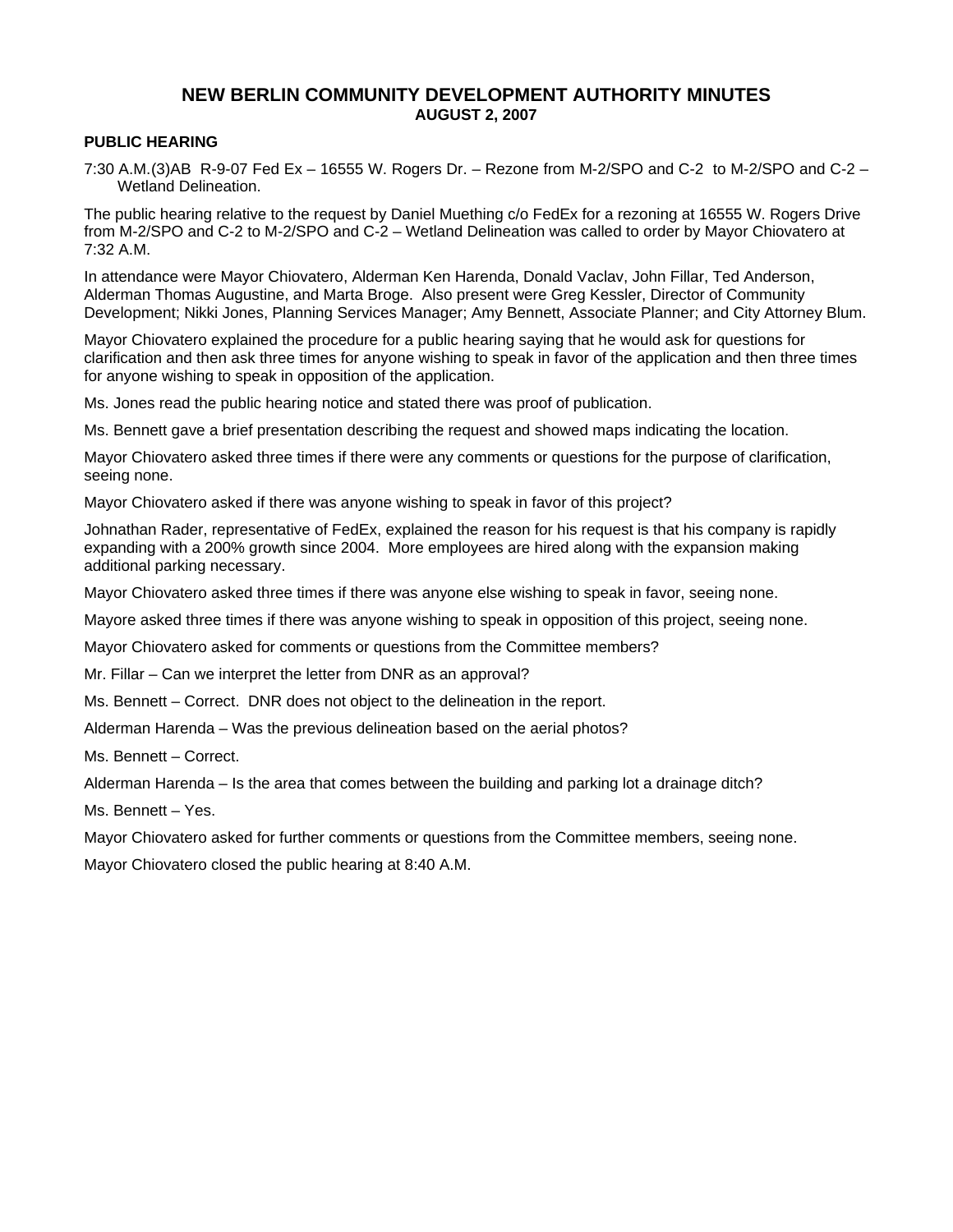# **NEW BERLIN COMMUNITY DEVELOPMENT AUTHORITY MINUTES AUGUST 2, 2007**

The Community Development Authority Meeting was called to order by Mayor Chiovatero at 7:40 A.M.

Motion by Mr. Vaclav to approve the CDA minutes of June 7, 2007. Seconded by Alderman Harenda. Motion passes with Mr. Fillar abstaining.

### **COMMUNITY DEVELOPMENT AUTHORITY SECRETARY'S REPORT**

Mr. Kessler reported that a Comprehensive Plan Scope summary will be presented in September.

#### **CONTINUED BUSINESS**

1. Mill Valley Redevelopment Update – Joe Eberle (PG-926)

Mr. Kessler reported that we have received a letter from the City of Muskego for which we have prepared a response. The next update would be presented at a night meeting as suggested by Alderman Harenda.

### **NEW BUSINESS**

2. (3)AB R-9-07 Fed Ex – 16555 W. Rogers Dr. – Rezone from M-2/SPO and C-2 to M-2/SPO and C-2 – Wetland Delineation.

Motion by Alderman Harenda to recommend to Common Council adoption of an ordinance that approves the rezoning of property located at 16555 W. Rogers Drive from M-2/SPO and C-2 to M-2/SPO and C-2 to field delineate the wetlands.

Seconded by Mr. Vaclav. Motion carried unanimously.

3. (3)AB U-30-07 Fed Ex - 16555 W. Rogers Dr. – Parking Lot Expansion.

Motion by Mr. Anderson to approve the request for site plan approval for a parking lot expansion, along with the waivers, located at 16555 W. Rogers Drive, subject to the application, plans on file and the following conditions:

Waiver Request: Applicant has requested a waiver from Section 275-57A(7)(e) that requires no more than 70% of parking spaces may be permitted in the front yard of the M-1 and M-2 Districts. See attached letter.

Waiver Request: Applicant has requested a waiver from SPO Ordinance #2294, Section 3 Articles 3 & 5 that requires exterior lighting to have luminaries with flat clear lenses and the height of exterior pole mounting fixtures shall not exceed 20 feet. See attached letter.

Waiver Request: Applicant has requested a waiver from Section 275-35D(6)(b) that prohibits grading within 10' of wetland. See attached letter.

Waiver Request: Applicant has requested a waiver from Section 275-60I(4) that requires minimum lighting standards for parking areas. See attached letter.

Waiver Request: Applicant has requested a waiver from Section 275-57A(7)(c)[2] that requires parking areas and aisles in all other districts to be paved with an asphalt or concrete surface. Letter to be handed out at August 2, 2007 CDA meeting.

- 1) General:
	- a) All DNR and Army Corp of Engineer permits shall be approved and copies submitted to the Department of Community Development prior to issuance of the Zoning Permit.
	- b) Approval of the landscaping plan and payment of all sureties are required prior to issuance of Zoning Permit. Landscape plan shall meet all the requirements of Ordinance 2294, Section III, 3. Landscape Standards. A registered Landscape Architect shall stamp plans.
	- c) Landscape Plan shall be approved and signed by the Department of Community Development prior to installation of any materials.
	- d) Applicant shall submit the appropriate financial surety to guarantee that the required paving shall be completed by June 1, 2008, if not completed in 2007.
- 2) Engineering:
	- a) Wetland boundary shall be clearly identified on construction plans.